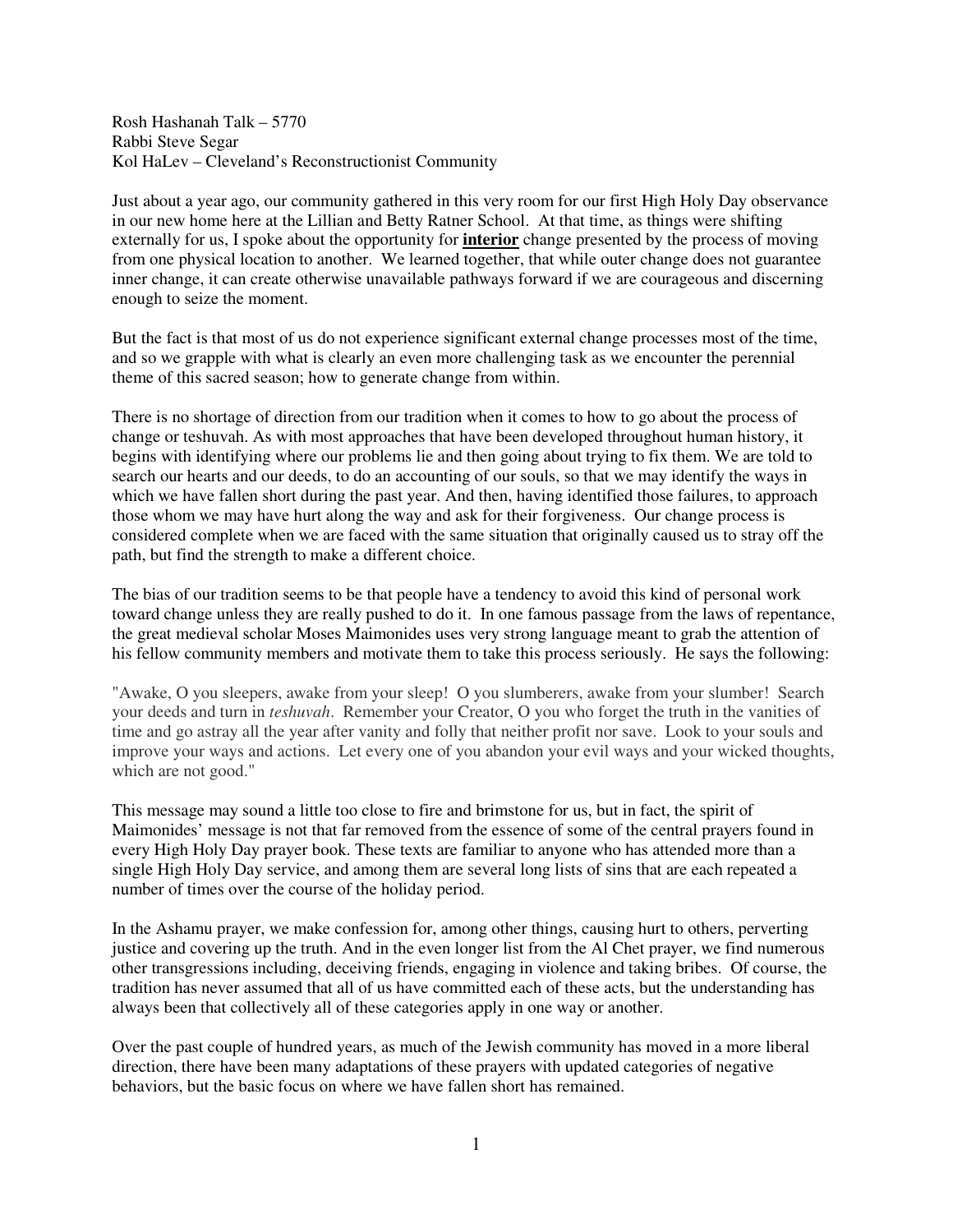For example, in the high holy day supplement from Tikkun magazine, we are called to account for sins such as dulling our outrage at the continuation of poverty and oppression in the world, for not being vigilant stewards of the planet, and for not recognizing the beauty and grandeur of the universe that surrounds us.

It is indisputable that there are many within the wider Jewish community, and certainly among us here at Kol HaLev, who consistently find the experience of moving through the high holy day period to be a powerful and meaningful one. However, to my knowledge there has never been any research done on how effective the holidays are at facilitating the kind of lasting change they are meant to inspire, even among those who seriously engage with them. In fact, we really don't know in any kind of objective way if this approach to change actually works. What if it turns out that it is based on a premise which is severely limited, or worse, fundamentally flawed?

These kinds of questions have arisen for me as I have been making my way through the master's program in organizational development at Case Western Reserve University. If someone asked me, in the spirit of Rabbi Hillel, to sum up on one foot what this program is all about, I would have to say, it's about change. Every class and every assignment in one way or another invites inquiry into how individuals and organizations can make sustained desirable change happen in their lives.

And, in contrast to our high holy day situation, in the academic environment, there is a substantial amount of research, that does shed light on what elements within a person or a group are most likely to set a successful change process in motion. And it is interesting to note, especially in the relatively self-critical context of Rosh Hashannah and Yom Kippur, that nearly all of the most promising models of effective change stress the critical role that positive perspectives and attitudes play in bringing that change about.

Most of the cutting edge thinking in organizational change grows out of a perspective that encourages identifying and building on strengths rather than focusing on problem solving. This research is not claiming that progress is impossible within a problem solving paradigm, but it **is** claiming that the difference between what can happen within a problem solving framework and what can happen in a strength based framework is like the difference between arithmetic and geometric growth. In other words, we are dealing with two completely different universes of potential.

In the problem solving model, people tend to assume that the positive dimensions of life don't require any focused attention since they are able to take care of themselves, but that perspective is misleading in at least two ways. The first is that if we don't explore and gain an understanding of what supports the positive dimension, we may inadvertently undercut some of those supports in our bid to solve the obvious problems. Secondly, if we ignore the positive, we are likely missing a tremendous opportunity to tap into and unleash vast amounts of energy that can be harnessed to move an individual or an organization far beyond what was previously thought possible.

There are a number of different areas of research that have produced findings which reinforce the impact that positive orientations have on individuals and groups. In the arena of sports, it has been shown that athletes who review tapes of their successful moments improve their game much more quickly than those who focus on moments of failure.

Psychologist Barbara Frederickson has shown that positive emotions confer a number of benefits on the people who experience them including increased behavioral flexibility, increased creativity, enhanced immune system response and enhanced capacity for learning.

And in the arena of marriage, family therapist John Gottman has studied successful and unsuccessful marriages over the past several decades and has managed to develop a mathematical model that measures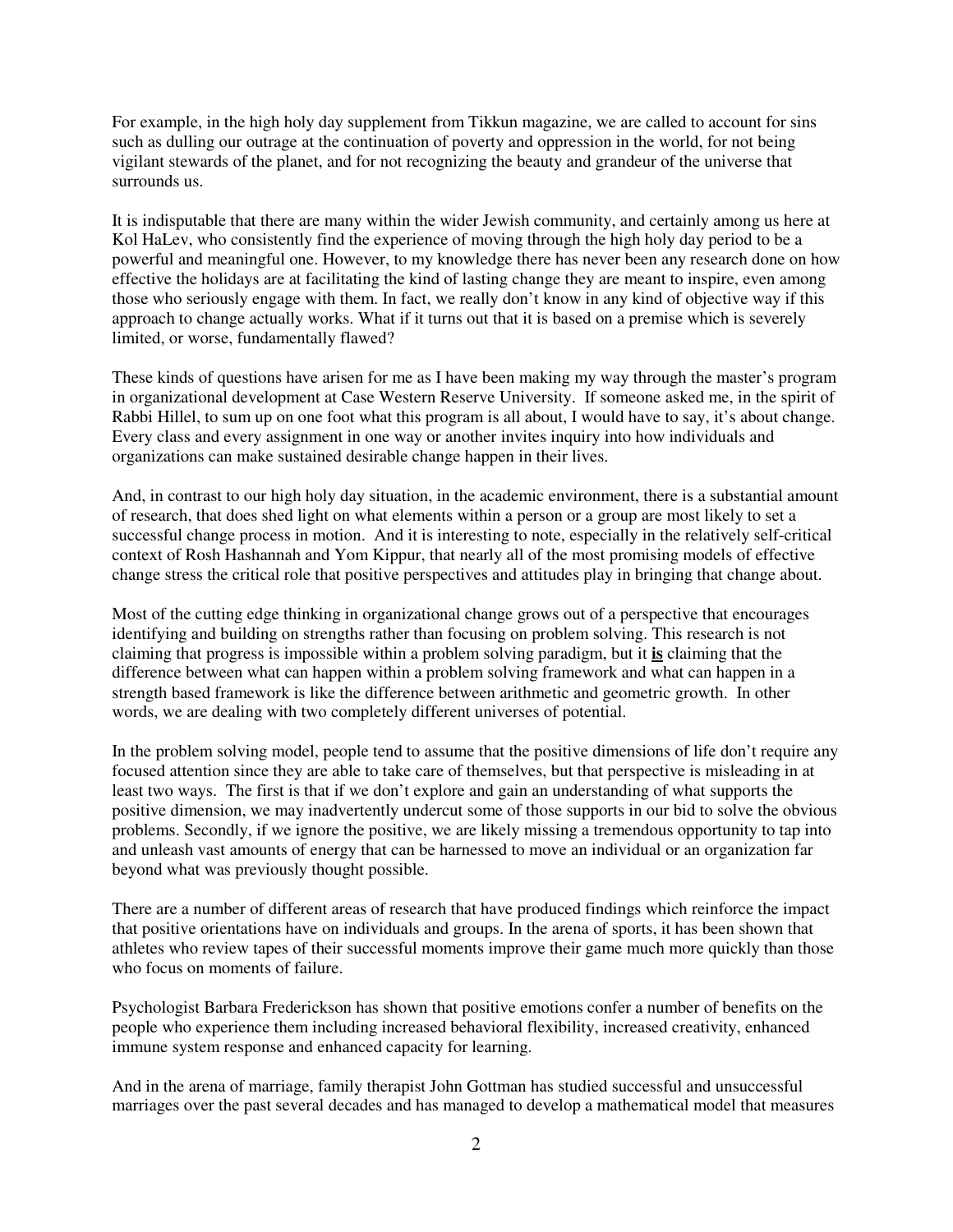the likelihood that a given marriage will last and deepen over the long term. Using this model, he and his research team have established a 90% success rate of predicting which marriages will flourish and which ones will disintegrate.

And one of his most well grounded findings is that happily married couples maintain a five to one ratio of positive to negative interactions over the course of their married life. These findings correlate with other investigations, such as those focused on high performing organizational teams, which show a similar pattern of a disproportionate number of positive experiences in order to balance the impact of just one negative experience. It is important to realize that in all of these examples, it is not that negative or critical dynamics should not be present at all, but rather that they must be present in the proper proportion compared with the positive ones.

Being exposed to all of this research on the power of the positive throughout the course of my program, I have approached the high holyday period differently this year than ever before. I remain extremely appreciative of what a tremendous gift it is to us that we have an extended period of time set aside every year for individual and communal introspection and renewal. However, I am now acutely aware of the contrast between what is known about change in today's world and what we are exposed to during this, our change oriented season, in terms of the primarily negative voice in many of the prayers we recite, and in the predominantly self-critical nature of many of the practices that have been handed down through tradition.

I have found myself wondering what it might look like to shift the center of gravity of this time period from being focused mainly on our failings to a more balanced perspective that encouraged at least as much, if not more, focus on our moments of success and on our experiences of acting in accord with our highest selves. What if we were to use this time of year to deepen our relationship to our best selves along with exploring where we have gone astray? What might this look like in practice?

In addition to examining our deeds from the past year to excavate and reflect on powerful experiences of being at our best, we might want to use this time between Rosh Hashannah and Yom Kippur to experiment with incorporating practices into our lives that are designed to strengthen the positive dynamic both within our own hearts and minds and within the various configurations of relationship that we each inhabit.

For example, we might use this time either to initiate or strengthen a process of connecting with the part of ourselves that is most passionate about and engaged with life. This is a voice that can easily get lost beneath the stresses and responsibilities of daily living. And it can best be reclaimed by taking some time alone and/or with a loved one to articulate what it is that you care most about at this stage in your life and to imagine how you might ideally structure your life such that the aspects that you care most about get the level of attention they deserve.

In the context of what I've learned about this, it is important to try and capture these understandings in writing rather than simply talking about them. Stereotypically, cultivating a personal vision for the future is something we tend to associate most strongly with the earlier stages of life; with childhood, adolescence and young adulthood, but in fact, the process of refining where we truly want to go and how we imagine getting there only becomes more important as we mature and develop.

Another way of tapping into the positivity revolution would be to make a commitment during this period of time to become more conscious of the patterns in the way we conduct our inner dialogue, or in other words, how we talk to ourselves about what we remember from the past, what we experience in the present and what we anticipate about the future.